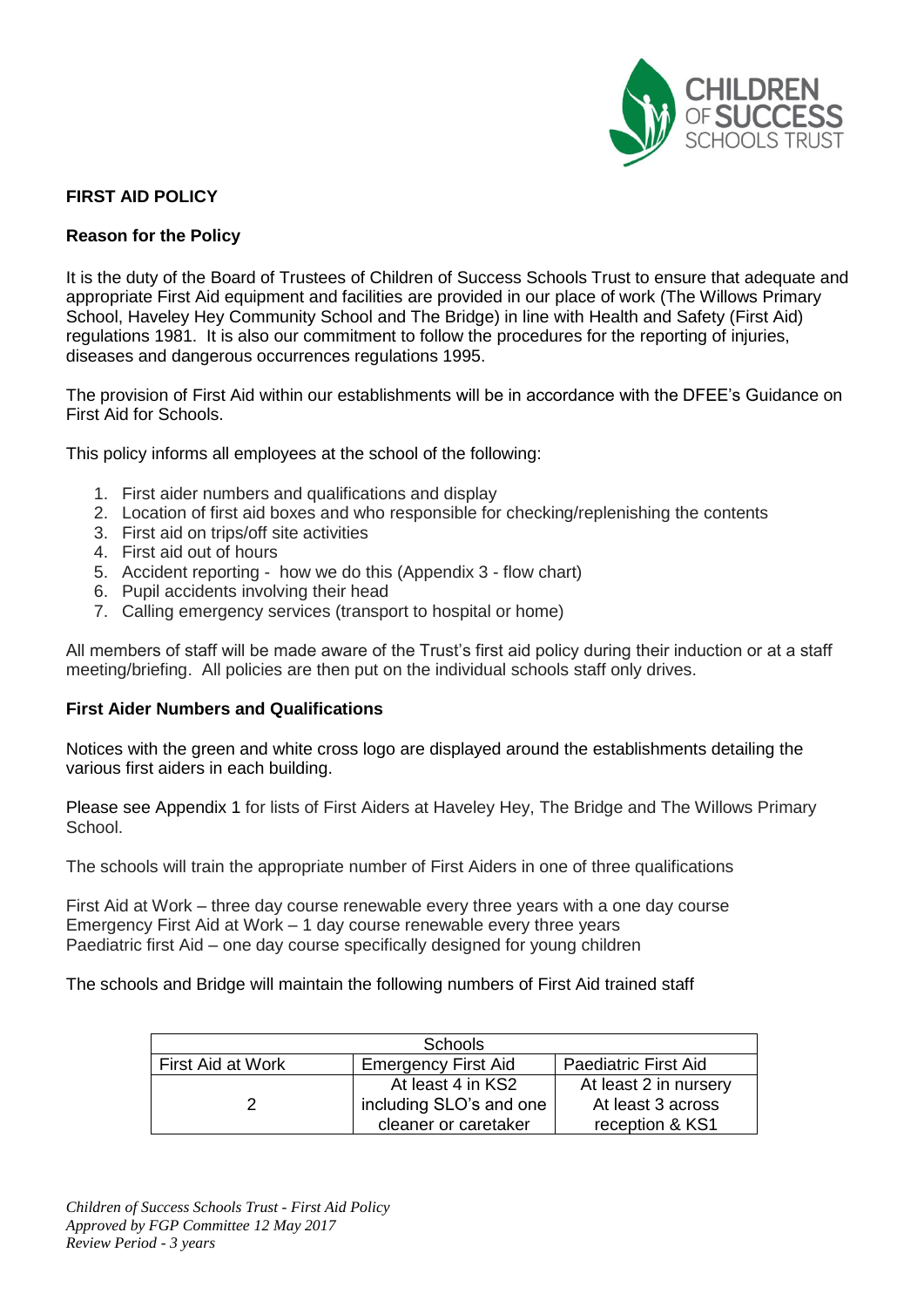| <b>Bridge</b>     |                            |                             |  |
|-------------------|----------------------------|-----------------------------|--|
| First Aid at Work | <b>Emergency First Aid</b> | <b>Paediatric First Aid</b> |  |
|                   |                            |                             |  |

#### **Location of first aid boxes and Appointed Persons who check them**

First Aid boxes are available in the following locations with the minimum contents detailed in Appendix 2:

#### **Haveley Hey Community School** Main Office Early Years kitchen Disabled toilet on KS2 corridor

# **The Willows Primary School**

Main Office Nursery kitchen KS1 disabled toilet KS2 – Willow Room

#### **The Bridge**

The contents of the kits/boxes will be checked twice per half term by Miss Janine Carrington (The Willows Primary), Mrs Susan Rogers (Haveley Hey Community School) and Miss Andrea Owen (The Bridge).

SLO's will also maintain first aid supplies at lunchtime stations with plasters, gloves and sterile wipes.

#### **First Aid Rooms**

The designated First Aid room at Haveley Hey is the Reading recovery room. At the Willows the treatment room acts as the First Aid room.

#### **First aid on trips/off site activities**

At least one first aid kit will be taken on all off site activities, along with individual pupil's medication including inhalers.

A person who has been trained in first aid will accompany all off site visits where deemed necessary.

#### **First aid out of hours**

At least one first aider will be available during the establishments opening hours. If a building was to be let outside establishment hours then first aid provision must be provided by the hirer.

#### **Accident reporting - (Appendix 3 - flow chart)**

The Trust will implement the LA's procedures for reporting:

- All accidents to employees
- All incidents of violence and aggression

The Trust is aware of its statutory duty under RIDDOR to report the following:

An accident that involves an employee being absent from work for more than 3 consecutive days.

*Children of Success Schools Trust - First Aid Policy Approved by FGP Committee 12 May 2017 Review Period - 3 years*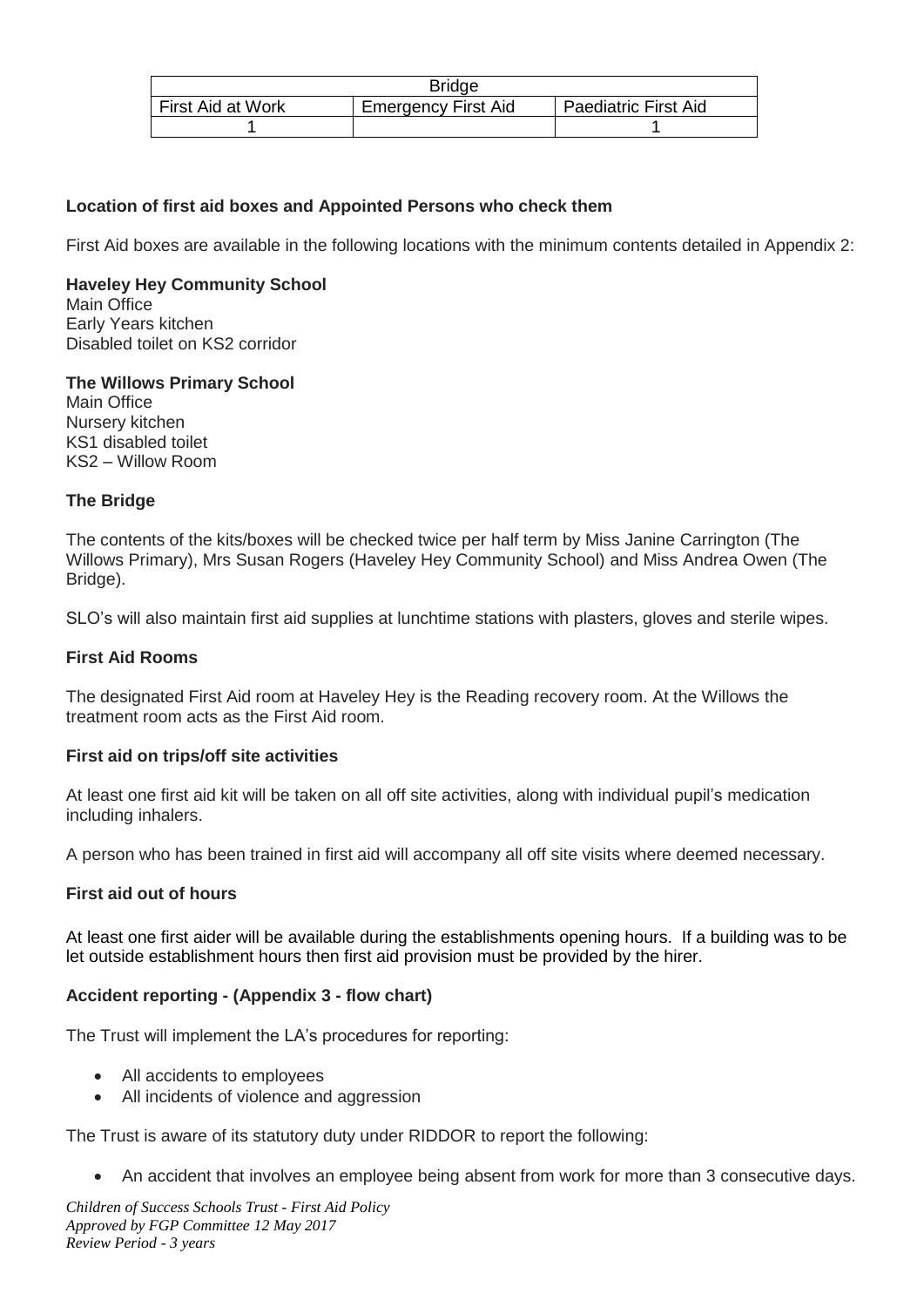- An accident which requires admission to hospital by an employee in excess of 24 hours
- Death
- Major injury such as a fracture, amputation, dislocation of shoulder, hip, knee or spine.

A copy of all accidents/injuries recorded in the main accident book will be emailed to the LA.

Employees within each establishment will follow the reporting procedure as per appendix 3

### **Pupil accidents involving their head**

The Trust recognises that accidents involving a bump to a pupils head can be difficult to detect because there may be no sign of an injury and the effects of that injury may only become noticeable after a period of time.

Therefore, where emergency treatment is not required, a slip will be sent home, following a phone call to the parent/carer, of the accident. A copy of the slip is retained in school.

# **Calling emergency services (transport to hospital or home)**

The Headteacher or First Aider at Work will determine what is a reasonable and sensible action to take. Where an injury is an emergency an ambulance will be called. The office staff will make contact with the parent/carer. If the parent/carer can't be contacted then a member of staff will escort the pupil to hospital in the ambulance.

Where hospital treatment is required but not an emergency, the parent/carer will be contacted and advised that medical attention/advice is required.

If the parent/carer cannot be contacted then the Head teacher may decide to transport the pupil to hospital.

Where the Head teacher makes arrangements for transporting a child then the following points will be observed:

- Only cars insured to cover such transportation will be used
- No individual member of staff should be alone with a pupil in a vehicle
- The second member of staff will be present to provide supervision for the injured pupil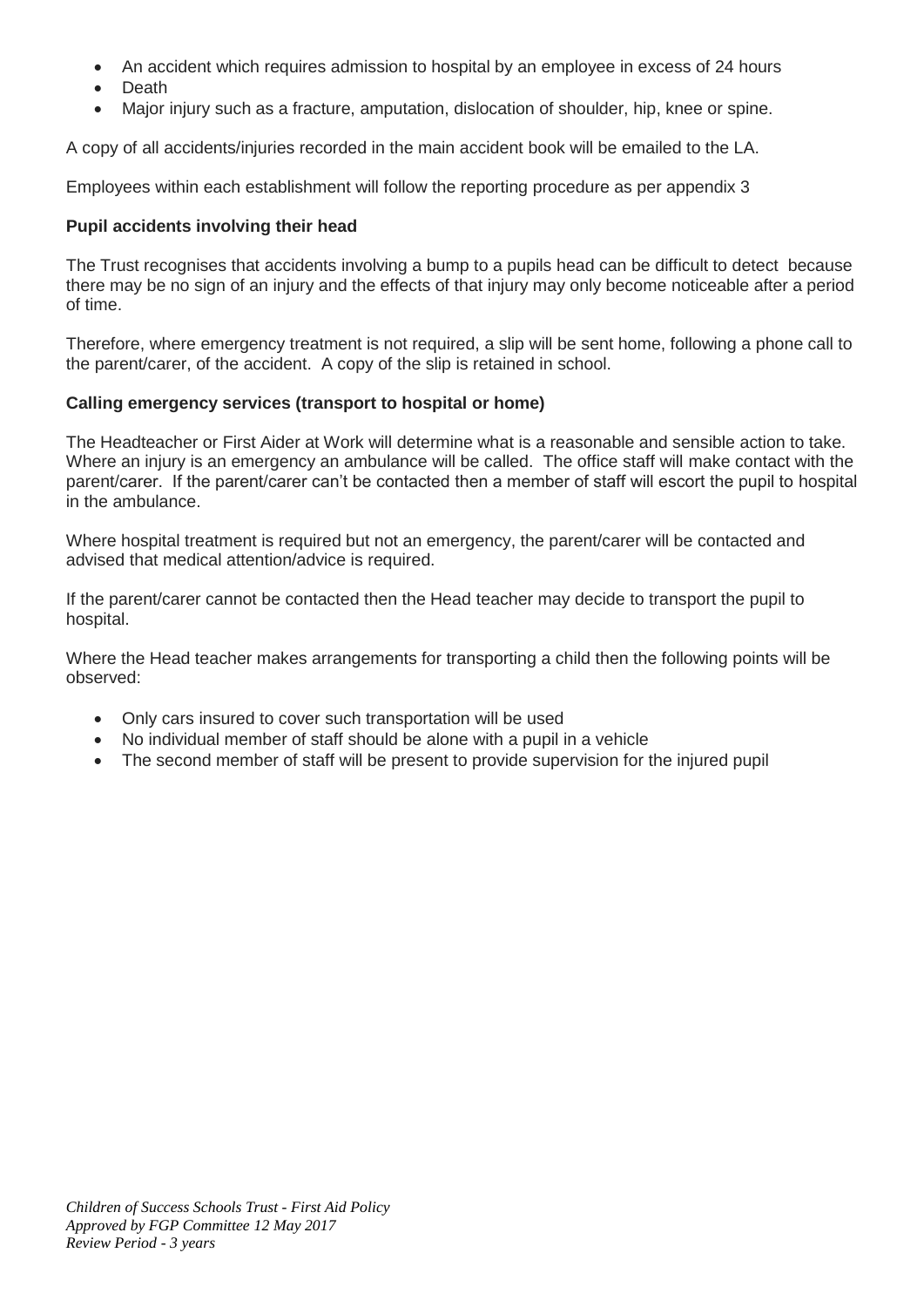Appendix 1

Lists of First aiders to be included.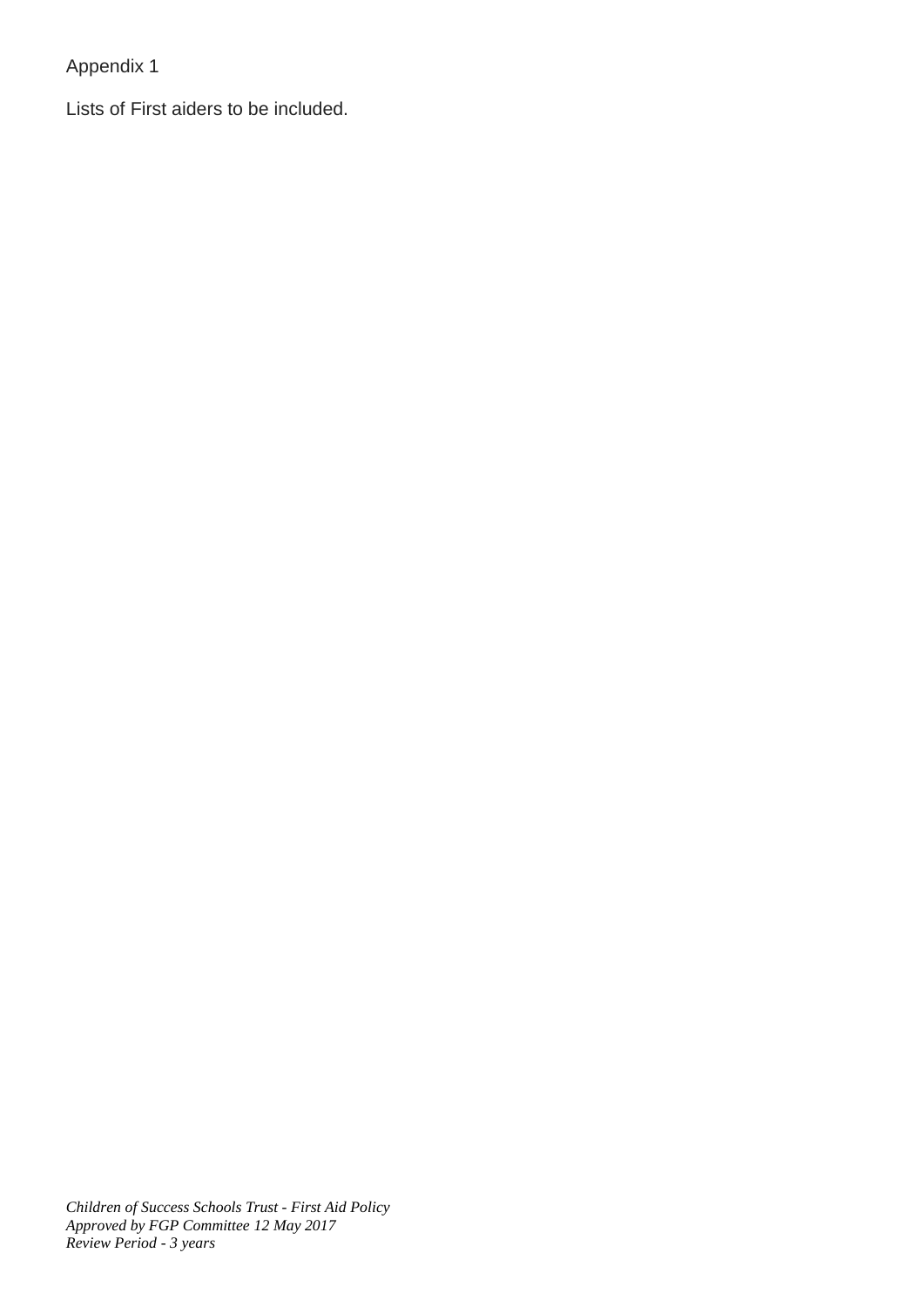# Appendix 2

Minimum contents for first aid boxes

- A leaflet giving general advice on first aid (see list of publications in Annex A);
- 20 individually wrapped sterile adhesive dressings (assorted sizes);
- two sterile eye pads;
- four individually wrapped triangular bandages (preferably sterile);
- six safety pins;
- six medium sized (approximately 12cm x 12cm) individually wrapped sterile unmedicated wound dressings;
- two large (approximately 18cm x 18cm) sterile individually wrapped unmedicated wound dressings;
- one pair of disposable gloves.

Equivalent or additional items are acceptable.